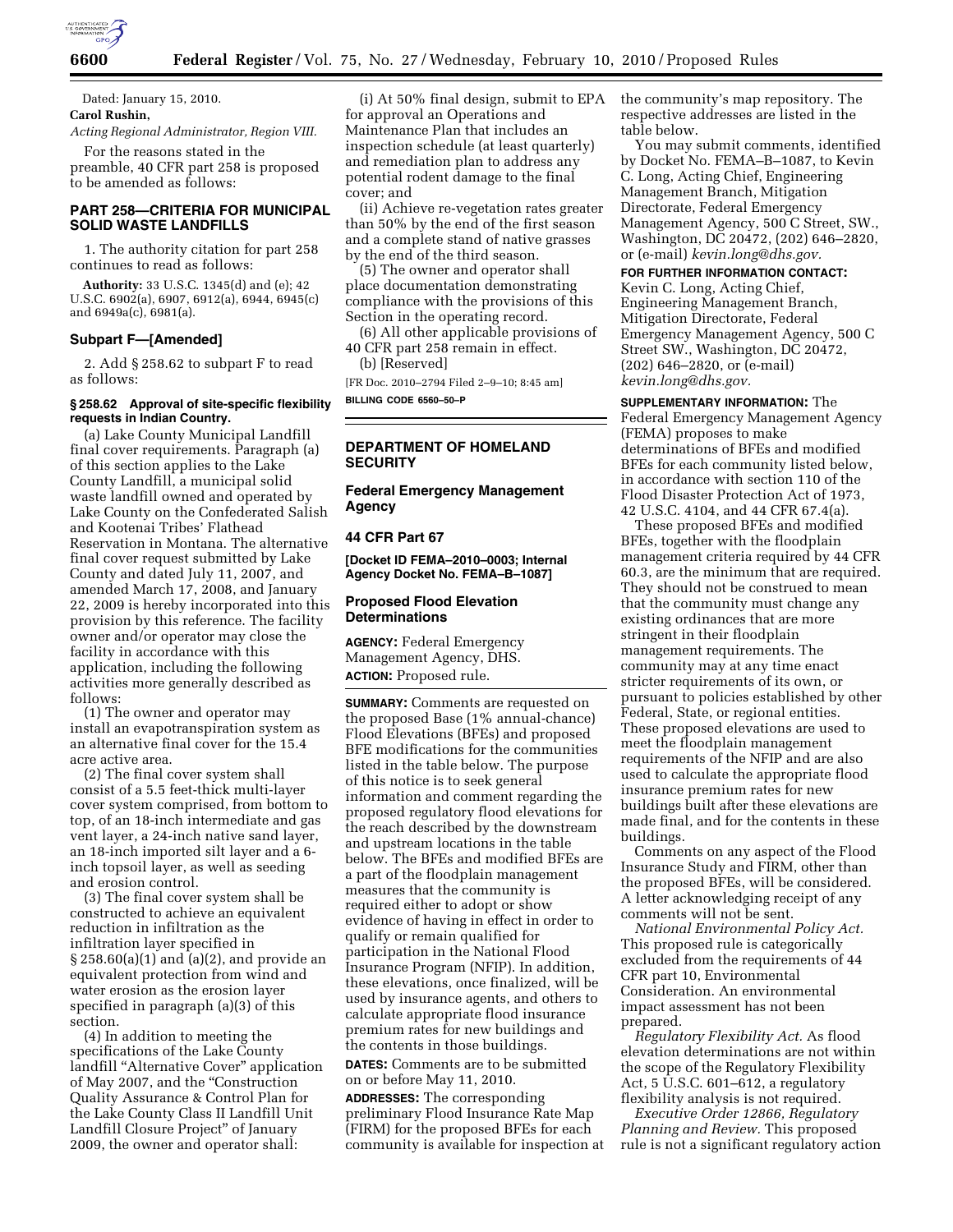under the criteria of section 3(f) of Executive Order 12866, as amended.

*Executive Order 13132, Federalism.*  This proposed rule involves no policies that have federalism implications under Executive Order 13132.

*Executive Order 12988, Civil Justice Reform.* This proposed rule meets the applicable standards of Executive Order 12988.

# **List of Subjects in 44 CFR Part 67**

Administrative practice and procedure, Flood insurance, Reporting and recordkeeping requirements.

Accordingly, 44 CFR part 67 is proposed to be amended as follows:

# **PART 67—[AMENDED]**

1. The authority citation for part 67 continues to read as follows:

**Authority:** 42 U.S.C. 4001 *et seq.;*  Reorganization Plan No. 3 of 1978, 3 CFR, 1978 Comp., p. 329; E.O. 12127, 44 FR 19367, 3 CFR, 1979 Comp., p. 376.

## **§ 67.4 [Amended]**

2. The tables published under the authority of § 67.4 are proposed to be amended as follows:

| Flooding source(s)   | Location of referenced elevation                                                           | * Elevation in feet (NGVD)<br>+ Elevation in feet<br>(NAVD)<br># Depth in feet above<br>ground<br>$\wedge$ Elevation in meters<br>(MSL) |          | Communities affected              |
|----------------------|--------------------------------------------------------------------------------------------|-----------------------------------------------------------------------------------------------------------------------------------------|----------|-----------------------------------|
|                      |                                                                                            | Effective                                                                                                                               | Modified |                                   |
|                      | Matanuska-Susitna Borough, Alaska, and Incorporated Areas                                  |                                                                                                                                         |          |                                   |
| Susitna River        | Approximately 11 miles northwest of the intersection<br>of Talkeetna Road and Comsat Road. | None                                                                                                                                    | +336     | Borough of Matanuska-<br>Susitna. |
|                      | Approximately 1,100 feet downstream of the con-<br>fluence with the Chulitna River.        | None                                                                                                                                    | $+355$   |                                   |
| Talkeetna River      | Approximately 900 feet downstream of the railroad<br>bridge north of Talkeetna.            | None                                                                                                                                    | $+348$   | Borough of Matanuska-<br>Susitna. |
|                      | Approximately 400 feet downstream of the confluence<br>with Whiskey Slough.                | None                                                                                                                                    | $+394$   |                                   |
| <b>Twister Creek</b> | Just downstream of South Talkeetna Road Spur                                               | None                                                                                                                                    | +345     | Borough of Matanuska-<br>Susitna. |

\* National Geodetic Vertical Datum.

+ North American Vertical Datum.

# Depth in feet above ground.

∧ Mean Sea Level, rounded to the nearest 0.1 meter.

\*\* BFEs to be changed include the listed downstream and upstream BFEs, and include BFEs located on the stream reach between the referenced locations above. Please refer to the revised Flood Insurance Rate Map located at the community map repository (see below) for exact locations of all BFEs to be changed.

At the divergence from the Talkeetna River .................. None | +381

Send comments to Kevin C. Long, Acting Chief, Engineering Management Branch, Mitigation Directorate, Federal Emergency Management Agency, 500 C Street, SW., Washington, DC 20472.

## **ADDRESSES**

## **Borough of Matanuska-Susitna**

Maps are available for inspection at 350 East Dahlia Avenue, Palmer, AK 99645.

| <b>Chicot County, Arkansas, and Incorporated Areas</b> |                                                                                                |              |        |                        |
|--------------------------------------------------------|------------------------------------------------------------------------------------------------|--------------|--------|------------------------|
| Flooding effects of Caney<br>Bayou.                    | Approximately 0.55 mile north of the intersection of<br><b>Grant Street and Beouff Street.</b> | None         |        | $+110$ City of Eudora. |
|                                                        | Approximately 1,035 feet south of the intersection of<br>Camille Street and Lee Street.        | None         | $+110$ |                        |
| Macon Bayou                                            |                                                                                                | None<br>None | $+108$ | +108   City of Eudora. |

\* National Geodetic Vertical Datum.

+ North American Vertical Datum.

# Depth in feet above ground.

∧ Mean Sea Level, rounded to the nearest 0.1 meter.

\*\* BFEs to be changed include the listed downstream and upstream BFEs, and include BFEs located on the stream reach between the referenced locations above. Please refer to the revised Flood Insurance Rate Map located at the community map repository (see below) for exact locations of all BFEs to be changed.

Send comments to Kevin C. Long, Acting Chief, Engineering Management Branch, Mitigation Directorate, Federal Emergency Management Agency, 500 C Street, SW., Washington, DC 20472.

#### **ADDRESSES**

**City of Eudora**  Maps are available for inspection at City Hall, 239 South Main Street, Eudora, AR 71640.

|  |  | Conway County, Arkansas, and Incorporated Areas |  |  |  |
|--|--|-------------------------------------------------|--|--|--|
|--|--|-------------------------------------------------|--|--|--|

| Arkansas<br>. Hiver | Approximately 1.0 mile downstream of State Highway | None | $-295$ | Unincorporated Areas of<br>∴ountv<br>`onway |
|---------------------|----------------------------------------------------|------|--------|---------------------------------------------|
|                     | J.                                                 |      |        |                                             |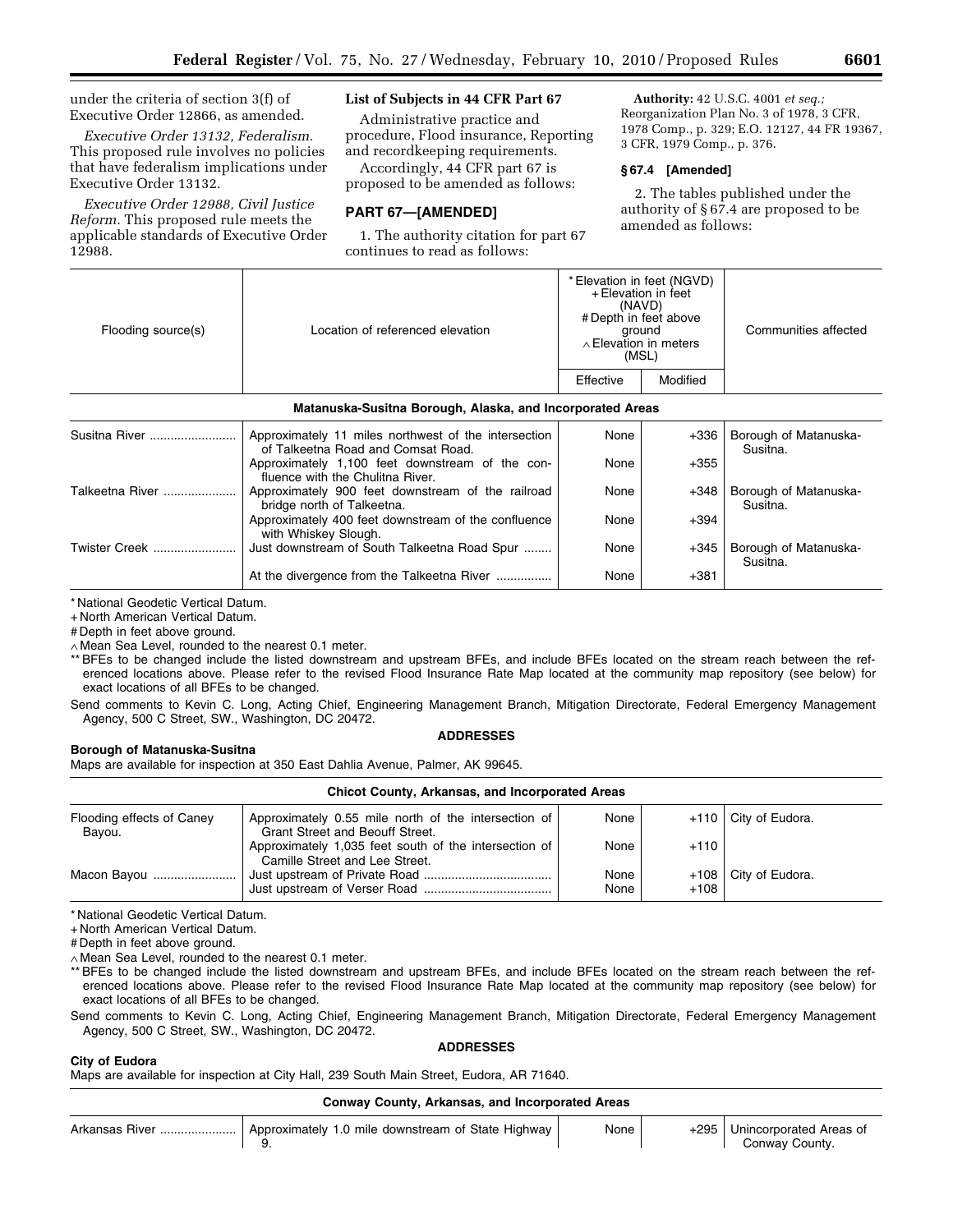| Flooding source(s) | Location of referenced elevation                                                                                                | + Elevation in feet<br>(NAVD)<br># Depth in feet above<br>ground<br>$\land$ Elevation in meters<br>(MSL) | * Elevation in feet (NGVD) | Communities affected                      |
|--------------------|---------------------------------------------------------------------------------------------------------------------------------|----------------------------------------------------------------------------------------------------------|----------------------------|-------------------------------------------|
|                    |                                                                                                                                 | Effective                                                                                                | Modified                   |                                           |
| Caney Creek        | Approximately 1.0 mile upstream of Lock & Dam #9<br>Approximately 1,300 feet downstream of the con-<br>fluence with Park Creek. | None<br>None                                                                                             | $+303$<br>$+306$           | Unincorporated Areas of<br>Conway County. |
| Cherokee Creek     | Approximately 0.6 mile upstream of State Highway 9<br>Just downstream of the Union Pacific Railroad                             | None<br>None                                                                                             | $+325$<br>$+311$           | Unincorporated Areas of<br>Conway County. |
| Point Remove Creek | At the confluence with the Arkansas River                                                                                       | None<br>None                                                                                             | $+319$<br>$+299$           | Unincorporated Areas of<br>Conway County. |
|                    | Approximately 2.0 miles upstream of Old Cherokee<br>Road.                                                                       | None                                                                                                     | $+301$                     |                                           |

+ North American Vertical Datum.

# Depth in feet above ground.

∧ Mean Sea Level, rounded to the nearest 0.1 meter.

\*\* BFEs to be changed include the listed downstream and upstream BFEs, and include BFEs located on the stream reach between the referenced locations above. Please refer to the revised Flood Insurance Rate Map located at the community map repository (see below) for exact locations of all BFEs to be changed.

Send comments to Kevin C. Long, Acting Chief, Engineering Management Branch, Mitigation Directorate, Federal Emergency Management Agency, 500 C Street, SW., Washington, DC 20472.

### **ADDRESSES**

**Unincorporated Areas of Conway County** 

Maps are available for inspection at 117 South Moose Street, Morrilton, AR 72110.

| Desha County, Arkansas, and Incorporated Areas |                                                                           |      |        |                                          |
|------------------------------------------------|---------------------------------------------------------------------------|------|--------|------------------------------------------|
| Canal No. 18                                   | Approximately 1.0 mile downstream of the Missouri<br>Pacific Railroad.    | None | $+137$ | Unincorporated Areas of<br>Desha County. |
|                                                | Approximately 1,300 feet upstream of State Highway                        | None | $+142$ |                                          |
| Canal No. 19                                   | Approximately 0.5 mile downstream of U.S. Highway<br>165.                 | None | $+157$ | Unincorporated Areas of<br>Desha County. |
|                                                | Approximately 1,300 feet upstream of U.S. Highway<br>165.                 | None | $+157$ |                                          |
|                                                |                                                                           | None | $+164$ | Unincorporated Areas of<br>Desha County. |
|                                                |                                                                           | None | $+164$ |                                          |
| Little Bayou Macon                             | Approximately 556 feet upstream from the confluence<br>with Canal No. 18. | None | $+137$ | Unincorporated Areas of<br>Desha County. |
|                                                | Approximately 2.0 miles upstream of State Highway 1                       | None | $+141$ |                                          |
|                                                |                                                                           | None | $+141$ |                                          |
|                                                | Approximately 0.5 mile upstream of State Highway 4                        | None | $+142$ |                                          |

\* National Geodetic Vertical Datum.

+ North American Vertical Datum.

# Depth in feet above ground.

∧ Mean Sea Level, rounded to the nearest 0.1 meter.

\*\* BFEs to be changed include the listed downstream and upstream BFEs, and include BFEs located on the stream reach between the referenced locations above. Please refer to the revised Flood Insurance Rate Map located at the community map repository (see below) for exact locations of all BFEs to be changed.

Send comments to Kevin C. Long, Acting Chief, Engineering Management Branch, Mitigation Directorate, Federal Emergency Management Agency, 500 C Street, SW., Washington, DC 20472.

> **ADDRESSES Unincorporated Areas of Desha County**

Maps are available for inspection at 608 Robert Moore Avenue, Arkansas City, AR 71630.

### **Stephenson County, Illinois, and Incorporated Areas**

| Indian Creek     | Approximately 0.61 mile above State Route 73       | $+785$ | +782   | Unincorporated Areas of<br>Stephenson County. |
|------------------|----------------------------------------------------|--------|--------|-----------------------------------------------|
|                  | Approximately 0.78 mile above State Route 73       | $+785$ | $+782$ |                                               |
| Pecatonica River | Approximately 1.2 mile below North Rock City Road  | None   |        | $+749$   Village of Ridott.                   |
|                  | Approximately 1.93 mile above North Rock City Road | None   | $+754$ |                                               |
| Pecatonica River | Approximately 0.43 mile below Route 75 (Stephenson | +763   |        | $+762$ City of Freeport.                      |
|                  | Street).                                           |        |        |                                               |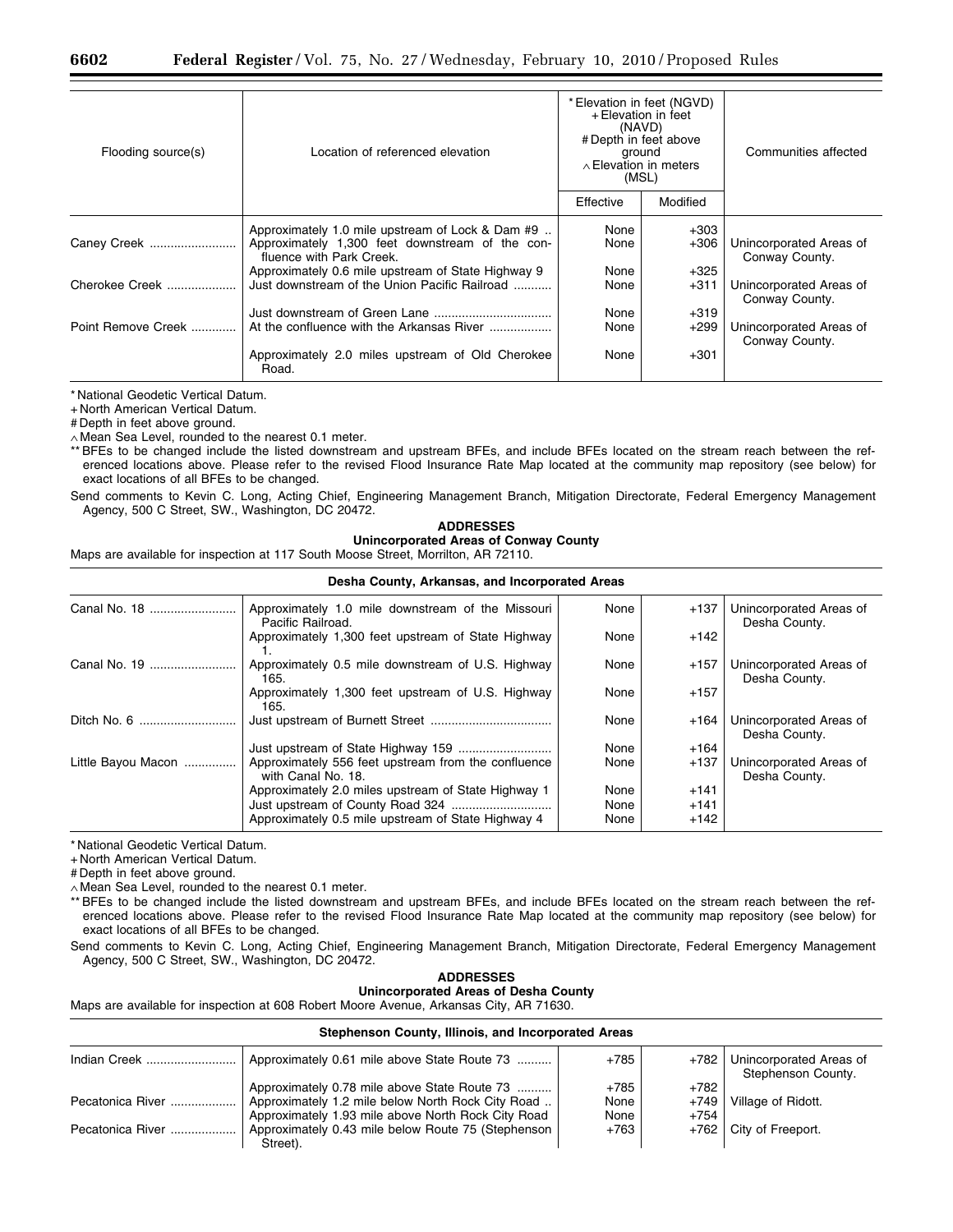| Flooding source(s) | Location of referenced elevation                                                                                | * Elevation in feet (NGVD)<br>+ Elevation in feet<br>(NAVD)<br># Depth in feet above<br>ground<br>$\land$ Elevation in meters<br>(MSL) |                            | Communities affected                          |
|--------------------|-----------------------------------------------------------------------------------------------------------------|----------------------------------------------------------------------------------------------------------------------------------------|----------------------------|-----------------------------------------------|
|                    |                                                                                                                 | Effective                                                                                                                              | Modified                   |                                               |
| Pecatonica River   | Approximately 4.0 miles above Route 26<br>Approximately 1.61 mile above West McConnell Road                     | None<br>+780<br>$+785$                                                                                                                 | $+767$<br>$+779$<br>$+782$ | Unincorporated Areas of<br>Stephenson County. |
| Yellow Creek       | Approximately 400 feet downstream of Pearl City<br>Road.<br>Approximately 0.49 mile upstream of Pearl City Road | None<br>None                                                                                                                           | $+814$<br>$+815$           | Unincorporated Areas of<br>Stephenson County. |

+ North American Vertical Datum.

# Depth in feet above ground.

∧ Mean Sea Level, rounded to the nearest 0.1 meter.

\*\* BFEs to be changed include the listed downstream and upstream BFEs, and include BFEs located on the stream reach between the referenced locations above. Please refer to the revised Flood Insurance Rate Map located at the community map repository (see below) for exact locations of all BFEs to be changed.

Send comments to Kevin C. Long, Acting Chief, Engineering Management Branch, Mitigation Directorate, Federal Emergency Management Agency, 500 C Street, SW., Washington, DC 20472.

### **ADDRESSES**

#### **City of Freeport**

Maps are available for inspection at City Hall, 230 West Stephenson Street, Freeport, IL 61032.

# **Unincorporated Areas of Stephenson County**

Maps are available for inspection at the County Courthouse, 15 North Galena Avenue, Freeport, IL 61032.

## **Village of Ridott**

Maps are available for inspection at the Village Hall, 200 East 3rd Street, Ridott, IL 61067.

### **Whiteside County, Illinois, and Incorporated Areas**

| French Creek      | Approximately 3,100 feet downstream of Portland Av-<br>enue.                                                        | None   | $+623$ | Unincorporated Areas of<br>Whiteside County. |
|-------------------|---------------------------------------------------------------------------------------------------------------------|--------|--------|----------------------------------------------|
|                   | Approximately 1,700 feet downstream of Lyndon<br>Road.                                                              | None   | $+659$ |                                              |
| Interior Drainage | Approximately at Wares Lake landward/east of the<br>Fulton Illinois LFPP Levee and north of Melody<br>Hills Street. | None   | +584   | Unincorporated Areas of<br>Whiteside County. |
|                   | Approximately at Cattail Slough, west of State Route<br>84/Waller Road.                                             | None   | +584   |                                              |
| Mississippi River | Approximately 0.6 mile downstream of Meredosia<br>Road extended.                                                    | $+586$ | $+588$ | Unincorporated Areas of<br>Whiteside County. |
|                   | Approximately 180 feet downstream of Garret Street<br>extended.                                                     | $+588$ | $+589$ |                                              |
|                   | Approximately 780 feet upstream of Lock and Dam<br>No. 13.                                                          | $+594$ | $+593$ |                                              |
|                   | Approximately 2.1 miles upstream of Lock and Dam<br>No. 13.                                                         | $+594$ | $+593$ |                                              |
| Mississippi River | Approximately 920 feet upstream of Meredosia Road<br>extended.                                                      | $+587$ | $+588$ | Village of Albany.                           |
|                   | Approximately 380 feet downstream of the confluence<br>with Spring Creek.                                           | $+588$ | $+589$ |                                              |
| Rock Creek        | Approximately 1,560 feet upstream of the confluence<br>with French Creek.                                           | None   | $+622$ | Unincorporated Areas of<br>Whiteside County. |
|                   | Approximately 750 feet upstream of Damen Road ex-<br>tended.                                                        | None   | $+636$ |                                              |
|                   | Approximately 1.6 mile downstream of State Route<br>78/Bishop Road.                                                 | None   | $+601$ | City of Prophetstown.                        |
|                   | Approximately 1.1 mile downstream of the confluence<br>with Walker Slough.                                          | None   | $+605$ |                                              |
|                   | Approximately 1,820 feet downstream of 12th Ave-<br>nue/Avenue G.                                                   | None   | $+630$ | City of Rock Falls, City of<br>Sterling.     |
|                   | Approximately 0.46 mile upstream of Government<br>Dam.                                                              | None   | $+640$ |                                              |

\* National Geodetic Vertical Datum.

+ North American Vertical Datum.

# Depth in feet above ground.

∧ Mean Sea Level, rounded to the nearest 0.1 meter.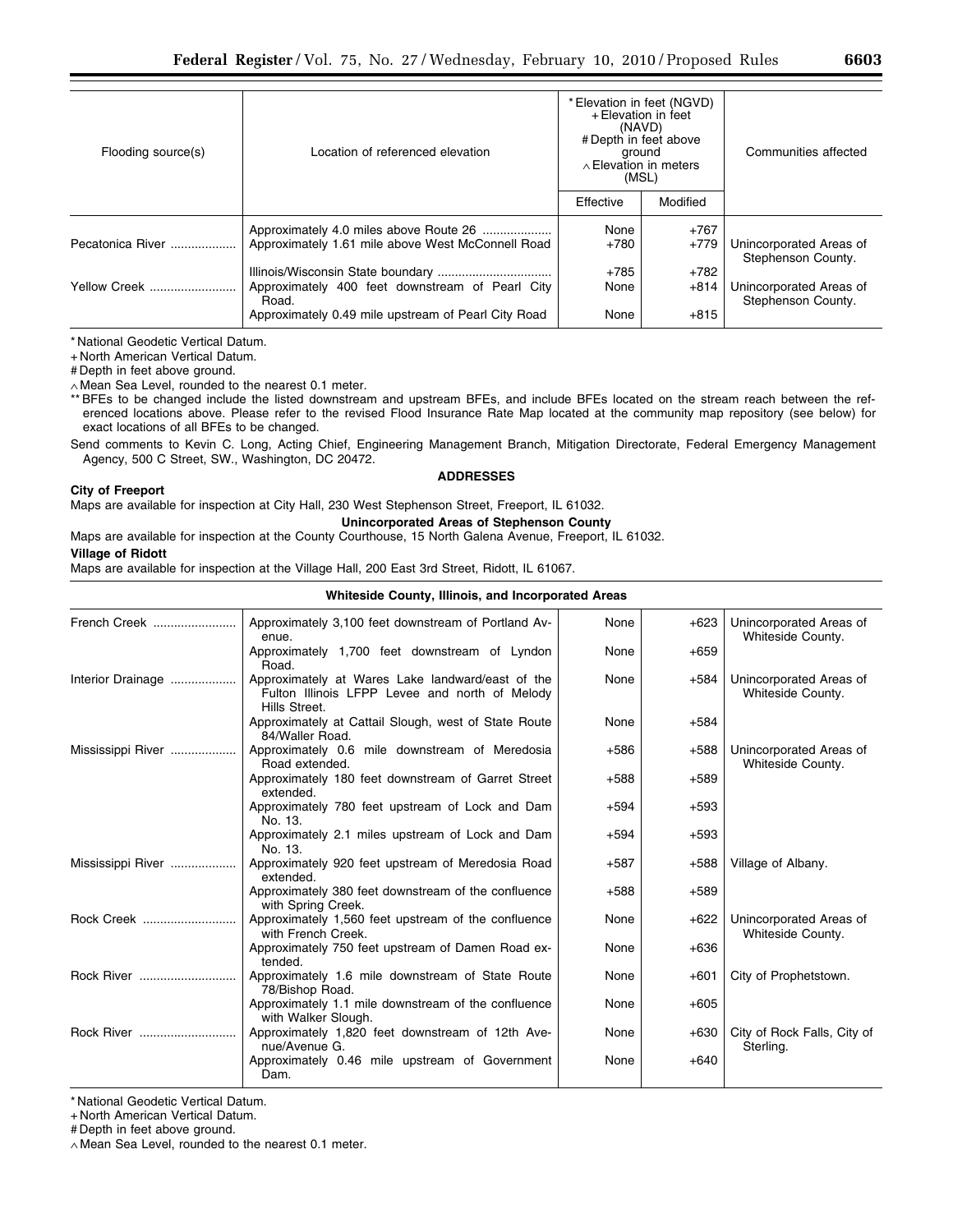| Flooding source(s) | Location of referenced elevation | (MSL)     | * Elevation in feet (NGVD)<br>+ Elevation in feet<br>(NAVD)<br># Depth in feet above<br>ground<br>$\wedge$ Elevation in meters | Communities affected |
|--------------------|----------------------------------|-----------|--------------------------------------------------------------------------------------------------------------------------------|----------------------|
|                    |                                  | Effective | Modified                                                                                                                       |                      |

\*\* BFEs to be changed include the listed downstream and upstream BFEs, and include BFEs located on the stream reach between the referenced locations above. Please refer to the revised Flood Insurance Rate Map located at the community map repository (see below) for exact locations of all BFEs to be changed.

Send comments to Kevin C. Long, Acting Chief, Engineering Management Branch, Mitigation Directorate, Federal Emergency Management Agency, 500 C Street, SW., Washington, DC 20472.

### **ADDRESSES**

### **City of Prophetstown**

Maps are available for inspection at City Hall, 339 Washington Street, Prophetstown, IL 61277.

**City of Rock Falls**  Maps are available for inspection at City Hall, 603 West 10th Street, Rock Falls, IL 61071.

# **City of Sterling**

Maps are available for inspection at City Hall, 212 3rd Avenue, Sterling, IL 61081.

### **Unincorporated Areas of Whiteside County**

Maps are available for inspection at the County Courthouse, 200 East Knox Street, Morrison, IL 61270. **Village of Albany** 

Maps are available for inspection at the Village Hall, 101 North Lime Street, Albany, IL 61230.

### **Marion County, Kansas, and Incorporated Areas**

| Clear Creek                           |                                                                               | None     | $+1,319$ | Unincorporated Areas of<br>Marion County.                    |
|---------------------------------------|-------------------------------------------------------------------------------|----------|----------|--------------------------------------------------------------|
|                                       | Approximately 250 feet upstream of Cedar Street                               | None     | $+1,319$ |                                                              |
| Cottonwood River                      | Approximately 1,100 feet downstream of 5th Street                             | None     | $+1,272$ | Unincorporated Areas of<br>Marion County.                    |
|                                       | Approximately 775 feet upstream of West Main Street                           | None     | $+1,316$ |                                                              |
| Cottonwood River Tributary.           | Approximately 1,100 feet upstream of Upland Road                              | None     | $+1,307$ | Unincorporated Areas of<br>Marion County.                    |
|                                       | Approximately 1,200 feet upstream of Tanglewood<br>Street.                    | None     | $+1,322$ |                                                              |
| Doyle Creek                           | Approximately 1.1 mile downstream of 105th Street                             | None     | $+1,272$ | Unincorporated Areas of<br>Marion County.                    |
|                                       | Approximately 0.7 mile upstream of Maple Street                               | None     | $+1,367$ |                                                              |
| Mud Creek                             | Approximately 1,000 feet upstream of the confluence<br>with Cottonwood Creek. | None     | $+1,316$ | Unincorporated Areas of<br>Marion County, City of<br>Marion. |
|                                       | Approximately 1,200 feet upstream of the confluence<br>with Clear Creek.      | None     | $+1,319$ |                                                              |
| Old Mud Creek Channel                 | Approximately 1,100 feet downstream of Commercial<br>Street.                  | $+1,303$ | $+1,299$ | Unincorporated Areas of<br>Marion County, City of<br>Marion. |
|                                       | Approximately 1.6 mile upstream of Main Street                                | None     | $+1,300$ |                                                              |
| Old Mud Creek Channel Trib-<br>utary. | At the confluence with Old Mud Creek Channel                                  | $+1,303$ | $+1,299$ | City of Marion.                                              |
|                                       |                                                                               | $+1,303$ | $+1,304$ |                                                              |
| Prairie Creek                         |                                                                               | None     | $+1,356$ | Unincorporated Areas of<br>Marion County.                    |
|                                       | Approximately 0.7 mile upstream of Old Mill Road                              | None     | $+1,390$ |                                                              |
| Spring Creek                          |                                                                               | None     | $+1,368$ | Unincorporated Areas of<br>Marion County.                    |
|                                       | Approximately 1,325 feet upstream of 70th Street                              | None     | $+1,377$ |                                                              |
| Tributary to Cottonwood<br>River.     | Approximately 1,375 feet downstream of West Main<br>Street.                   | $+1,304$ | $+1,299$ | City of Marion.                                              |
|                                       | Approximately 75 feet downstream of West Main<br>Street.                      | $+1,304$ | $+1,299$ |                                                              |

\* National Geodetic Vertical Datum.

+ North American Vertical Datum.

# Depth in feet above ground.

∧ Mean Sea Level, rounded to the nearest 0.1 meter.

\*\* BFEs to be changed include the listed downstream and upstream BFEs, and include BFEs located on the stream reach between the referenced locations above. Please refer to the revised Flood Insurance Rate Map located at the community map repository (see below) for exact locations of all BFEs to be changed.

Send comments to Kevin C. Long, Acting Chief, Engineering Management Branch, Mitigation Directorate, Federal Emergency Management Agency, 500 C Street, SW., Washington, DC 20472.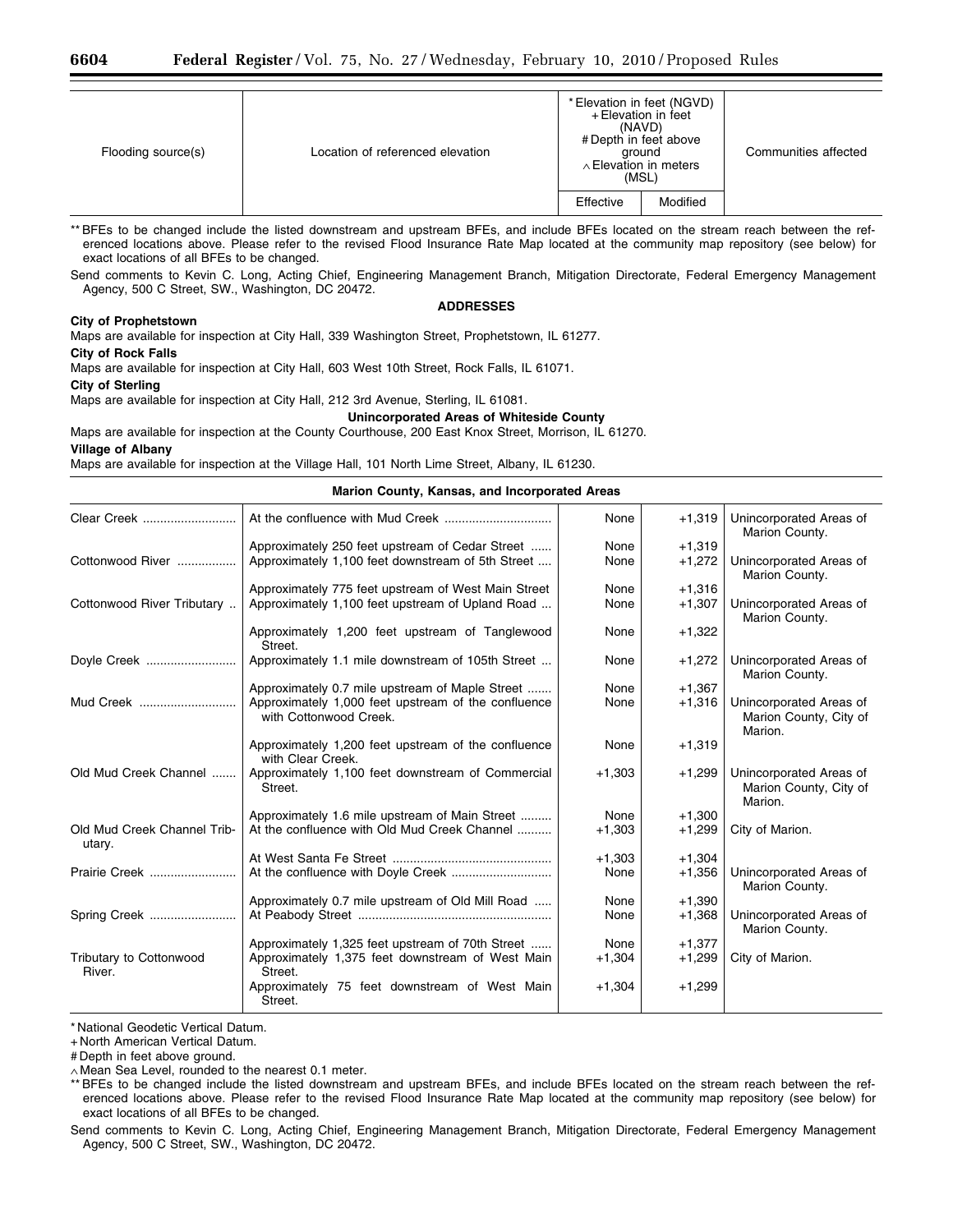|  |  | Flooding source(s) |  |
|--|--|--------------------|--|
|--|--|--------------------|--|

Location of referenced elevation

(NAVD) # Depth in feet above ground ∧Elevation in meters (MSL) Effective | Modified

Communities affected

## **City of Marion**

**ADDRESSES** 

Maps are available for inspection at City Hall, 208 East Sante Fe Street, Marion, KS 66861.

**Unincorporated Areas of Marion County**  Maps are available for inspection at the County Courthouse, 200 South 3rd Street, Marion, KS 66861.

|                                       | <b>Shawnee County, Kansas, and Incorporated Areas</b>                                                            |                |                  |                                                                      |
|---------------------------------------|------------------------------------------------------------------------------------------------------------------|----------------|------------------|----------------------------------------------------------------------|
| Butcher Creek                         |                                                                                                                  | None           | $+977$           | City of Topeka, Unincor-<br>porated Areas of Shaw-<br>nee County.    |
| Colly Creek                           | Approximately 1,565 feet upstream of SE 45th Street<br>At the confluence with South Branch Shunganunga<br>Creek. | None<br>None   | $+994$<br>$+952$ | City of Topeka, Unincor-<br>porated Areas of Shaw-<br>nee County.    |
|                                       | Approximately 300 feet upstream of SW Gage Boule-<br>vard.                                                       | None           | $+988$           |                                                                      |
| Cross Creek                           |                                                                                                                  | $+918$         | $+919$           | City of Rossville, Unincor-<br>porated Areas of Shaw-<br>nee County. |
|                                       | Approximately 0.6 mile upstream of U.S. Route 24                                                                 | $+930$         | $+932$           |                                                                      |
| Deer Creek                            | At the confluence with Shunganunga Creek                                                                         | $+878$         | $+882$           | City of Topeka, Unincor-<br>porated Areas of Shaw-<br>nee County.    |
|                                       | Approximately 100 feet downstream of SE 45th Street                                                              | None           | $+967$           |                                                                      |
| Elevation Tributary                   | At the confluence with Shunganunga Creek                                                                         | None           | $+976$           | City of Topeka.                                                      |
|                                       | At the confluence with Southwest Branch Elevation<br>Creek.                                                      | None           | $+986$           |                                                                      |
| Indian Hills Tributary                | At the confluence with Shunganunga Creek                                                                         | None           | $+958$           | City of Topeka, Unincor-<br>porated Areas of Shaw-<br>nee County.    |
|                                       | Approximately 580 feet upstream of SW Urish Road                                                                 | None           | $+998$           |                                                                      |
| Shunganunga Creek                     |                                                                                                                  | $+874$         | $+873$           | Unincorporated Areas of<br>Shawnee County, City of<br>Topeka.        |
|                                       | Approximately 280 feet upstream of Indian Hills Road                                                             | None           | $+1,013$         |                                                                      |
| Soldier Creek                         | At the confluence with the Kansas River                                                                          | None           | $+880$           | Unincorporated Areas of<br>Shawnee County, City of<br>Topeka.        |
|                                       | Approximately 0.6 mile upstream of NW Menoken<br>Road.                                                           | None           | $+901$           |                                                                      |
| South Branch Shunganunga<br>Creek.    | At the confluence with Shunganunga Creek                                                                         | $+914$         | $+917$           | City of Topeka, Unincor-<br>porated Areas of Shaw-<br>nee County.    |
|                                       | Approximately 250 feet upstream of Burlingame Road                                                               | None           | $+953$           |                                                                      |
| Southeast Branch Elevation<br>Creek.  | At the confluence with Elevation Tributary                                                                       | None           | $+986$           | City of Topeka, Unincor-<br>porated Areas of Shaw-<br>nee County.    |
|                                       | Approximately 0.7 mile upstream of SW Wanamaker<br>Road.                                                         | None           | $+1,031$         |                                                                      |
| Southwest Branch Elevation<br>Creek.  | At the confluence with Elevation Tributary                                                                       | None           | $+986$           | City of Topeka.                                                      |
|                                       | Approximately 0.5 mile upstream of SW 41st Street                                                                | None           | $+1,031$         |                                                                      |
| Wanamaker Main Branch                 |                                                                                                                  | None           | $+885$           | Unincorporated Areas of<br>Shawnee County, City of<br>Topeka.        |
|                                       | Approximately 300 feet upstream of SW Robinson<br>Avenue.                                                        | None           | $+956$           |                                                                      |
| <b>Wanamaker Northeast</b><br>Branch. | At the confluence with Wanamaker Main Branch                                                                     | None           | $+937$           | City of Topeka.                                                      |
|                                       | Approximately 0.4 mile upstream of SW Robinson Av-<br>enue.                                                      | None           | $+947$           |                                                                      |
| West Fork Butcher Creek               | Approximately 1,250 feet upstream of SE 45th Street                                                              | $+944$<br>None | +943<br>$+1,000$ | City of Topeka.                                                      |

\* National Geodetic Vertical Datum.

+ North American Vertical Datum.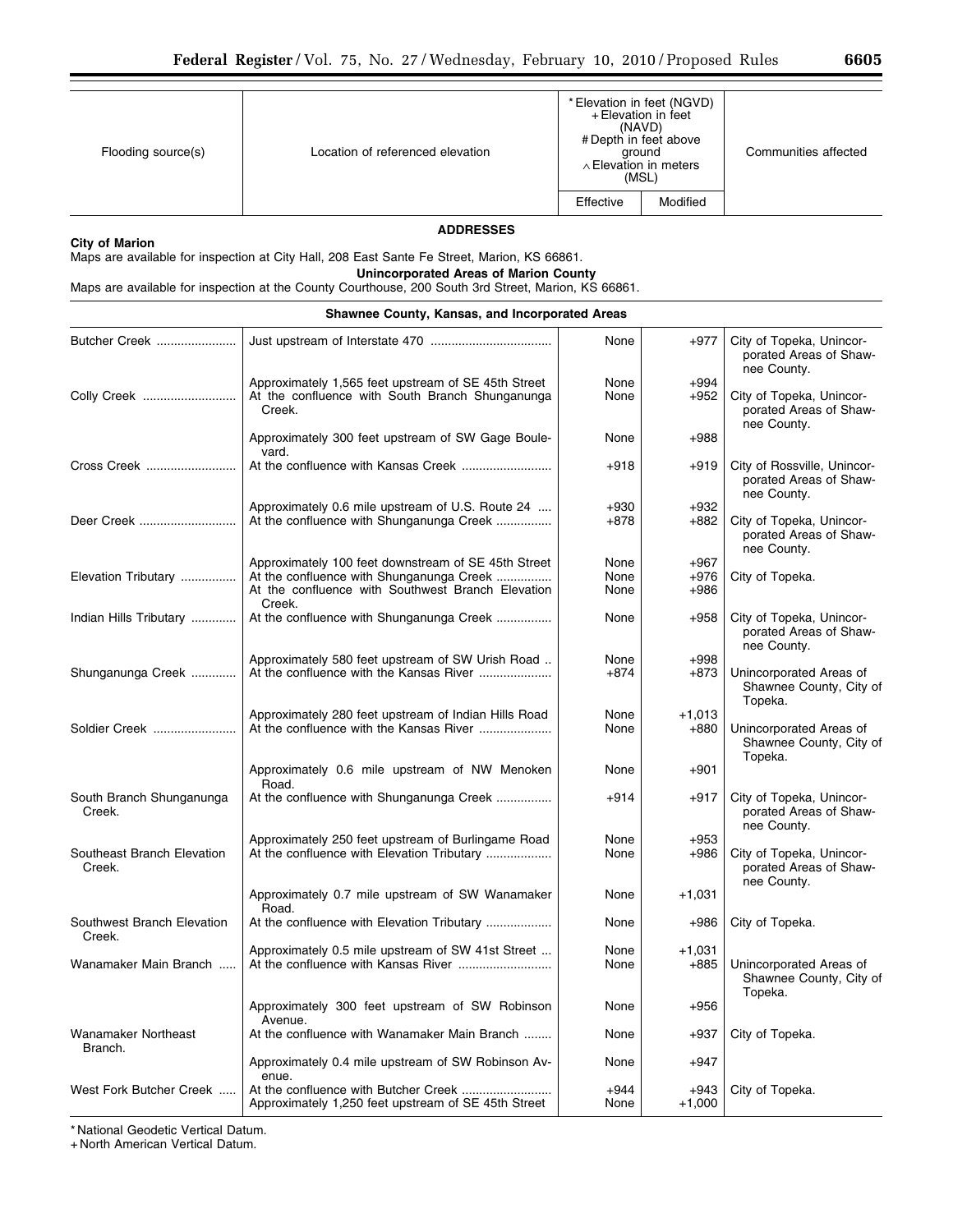| Flooding source(s) | Location of referenced elevation |           | * Elevation in feet (NGVD)<br>+ Elevation in feet<br>(NAVD)<br># Depth in feet above<br>ground<br>$\land$ Elevation in meters<br>(MSL) | Communities affected |
|--------------------|----------------------------------|-----------|----------------------------------------------------------------------------------------------------------------------------------------|----------------------|
|                    |                                  | Effective | Modified                                                                                                                               |                      |

# Depth in feet above ground.

∧ Mean Sea Level, rounded to the nearest 0.1 meter.

\*\* BFEs to be changed include the listed downstream and upstream BFEs, and include BFEs located on the stream reach between the referenced locations above. Please refer to the revised Flood Insurance Rate Map located at the community map repository (see below) for exact locations of all BFEs to be changed.

Send comments to Kevin C. Long, Acting Chief, Engineering Management Branch, Mitigation Directorate, Federal Emergency Management Agency, 500 C Street, SW., Washington, DC 20472.

## **City of Rossville**

**ADDRESSES** 

Maps are available for inspection at City Hall, 438 Main Street, Rossville, KS 66533.

### **City of Topeka**

Maps are available for inspection at the Engineering Division, 620 Southeast Madison Street, Topeka, KS 66603.

## **Unincorporated Areas of Shawnee County**

Maps are available for inspection at the County Engineer's Office, 1515 Northwest Saline Street, Topeka, KS 66618.

## **Lowndes County, Mississippi, and Incorporated Areas**

| Tombigbee River            | Approximately 3.3 miles downstream of the con-<br>fluence with James Creek. | $+154$ | $+155$ | Unincorporated Areas of<br>Lowndes County, City of<br>Columbus. |
|----------------------------|-----------------------------------------------------------------------------|--------|--------|-----------------------------------------------------------------|
|                            | Approximately 1.4 mile downstream of State Highway<br>50.                   | $+177$ | $+178$ |                                                                 |
| Tombigbee River Split Flow | Approximately 2.3 miles downstream of the con-<br>fluence with Moore Creek. | None   | +166   | Unincorporated Areas of<br>Lowndes County, City of<br>Columbus. |
|                            | Approximately 1.2 mile upstream of the confluence<br>with Moore Creek.      | None   | $+168$ |                                                                 |

\* National Geodetic Vertical Datum.

+ North American Vertical Datum.

# Depth in feet above ground.

∧ Mean Sea Level, rounded to the nearest 0.1 meter.

\*\* BFEs to be changed include the listed downstream and upstream BFEs, and include BFEs located on the stream reach between the referenced locations above. Please refer to the revised Flood Insurance Rate Map located at the community map repository (see below) for exact locations of all BFEs to be changed.

Send comments to Kevin C. Long, Acting Chief, Engineering Management Branch, Mitigation Directorate, Federal Emergency Management Agency, 500 C Street, SW., Washington, DC 20472.

## **ADDRESSES**

## **City of Columbus**

Maps are available for inspection at City Hall, 523 Main Street, Columbus, MS 39701.

## **Unincorporated Areas of Lowndes County**

Maps are available for inspection at the County Courthouse, 505 2nd Avenue North, Columbus, MS 39701.

## **Andrew County, Missouri, and Incorporated Areas**

| Missouri River | Approximately 1,250 feet upstream of the Buchanan<br>County boundary.         | $*821$ | $+825$ | Unincorporated Areas of<br>Andrew County, City of<br>Amazonia. |
|----------------|-------------------------------------------------------------------------------|--------|--------|----------------------------------------------------------------|
|                | 1,200 feet downstream of<br>Approximately<br>the<br>Doniphan County boundary. | *831   | $+833$ |                                                                |

\* National Geodetic Vertical Datum.

+ North American Vertical Datum.

# Depth in feet above ground.

∧ Mean Sea Level, rounded to the nearest 0.1 meter.

\*\* BFEs to be changed include the listed downstream and upstream BFEs, and include BFEs located on the stream reach between the referenced locations above. Please refer to the revised Flood Insurance Rate Map located at the community map repository (see below) for exact locations of all BFEs to be changed.

Send comments to Kevin C. Long, Acting Chief, Engineering Management Branch, Mitigation Directorate, Federal Emergency Management Agency, 500 C Street, SW., Washington, DC 20472. **ADDRESSES** 

### **City of Amazonia**

Maps are available for inspection at 441 Spring Street, Amazonia, MO 64421.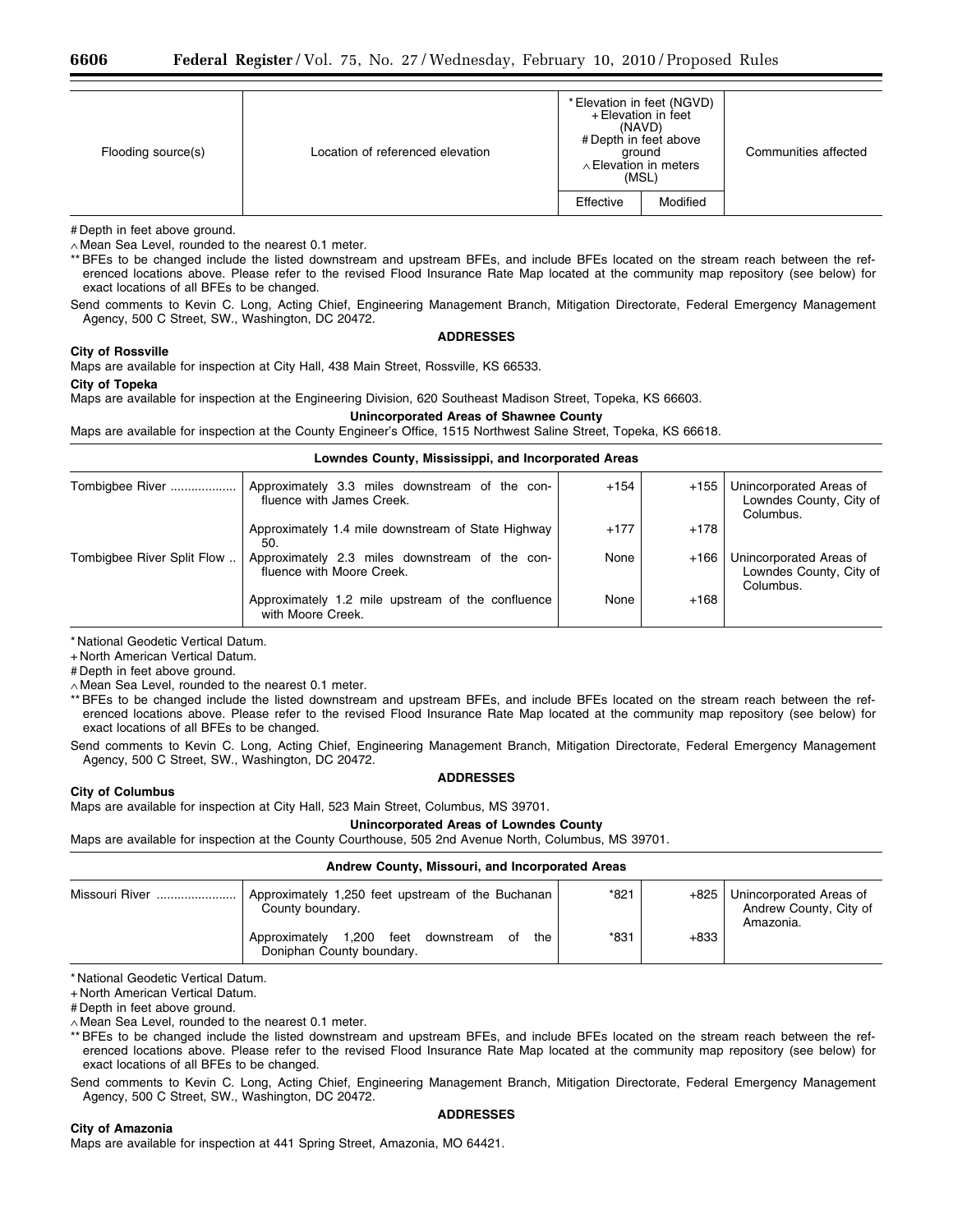| Flooding source(s) | Location of referenced elevation | * Elevation in feet (NGVD)<br>+ Elevation in feet<br>(NAVD)<br># Depth in feet above<br>ground<br>∧ Elevation in meters<br>(MSL) |          | Communities affected |
|--------------------|----------------------------------|----------------------------------------------------------------------------------------------------------------------------------|----------|----------------------|
|                    |                                  | Effective                                                                                                                        | Modified |                      |

## **Unincorporated Areas of Andrew County**

Maps are available for inspection at 410 Court Street, Savannah, MO 64485.

# **Cooper County, Missouri, and Incorporated Areas**

| Missouri River | Approximately 1,500 feet downstream of the Moniteau<br>County boundary. | None | +587   | Unincorporated Areas of<br>Cooper County, City of<br>Boonville. |  |  |
|----------------|-------------------------------------------------------------------------|------|--------|-----------------------------------------------------------------|--|--|
|                | Approximately 2,500 feet downstream of the Saline<br>County boundary.   | None | $+610$ |                                                                 |  |  |

\* National Geodetic Vertical Datum.

+ North American Vertical Datum.

# Depth in feet above ground.

∧ Mean Sea Level, rounded to the nearest 0.1 meter.

\*\* BFEs to be changed include the listed downstream and upstream BFEs, and include BFEs located on the stream reach between the referenced locations above. Please refer to the revised Flood Insurance Rate Map located at the community map repository (see below) for exact locations of all BFEs to be changed.

Send comments to Kevin C. Long, Acting Chief, Engineering Management Branch, Mitigation Directorate, Federal Emergency Management Agency, 500 C Street, SW., Washington, DC 20472. **ADDRESSES** 

## **City of Boonville**

Maps are available for inspection at 1200 Locust Street, Boonville, MO 65233.

**Unincorporated Areas of Cooper County** 

Maps are available for inspection at 200 Main Street, Room 4, Boonville, MO 65233.

### **Moniteau County, Missouri, and Incorporated Areas**

| Missouri River | Approximately 3,000 feet upstream of the Cole Coun-<br>ty boundary. | $+573$ | +574   | Unincorporated Areas of<br>Moniteau County, City of<br>Lupus. |
|----------------|---------------------------------------------------------------------|--------|--------|---------------------------------------------------------------|
|                | Approximately 375 feet downstream of the Cooper<br>County boundary. | $+588$ | $+587$ |                                                               |

\* National Geodetic Vertical Datum.

+ North American Vertical Datum.

# Depth in feet above ground.

∧ Mean Sea Level, rounded to the nearest 0.1 meter.

\*\* BFEs to be changed include the listed downstream and upstream BFEs, and include BFEs located on the stream reach between the referenced locations above. Please refer to the revised Flood Insurance Rate Map located at the community map repository (see below) for exact locations of all BFEs to be changed.

Send comments to Kevin C. Long, Acting Chief, Engineering Management Branch, Mitigation Directorate, Federal Emergency Management Agency, 500 C Street, SW., Washington, DC 20472.

# **ADDRESSES**

# **City of Lupus**

Maps are available for inspection at 3750 Main Street, Lupus, MO 65046.

**Unincorporated Areas of Moniteau County** 

Maps are available for inspection at 200 East Main Street, Room 103, California, MO 65018.

# **Ray County, Missouri, and Incorporated Areas**

| Crooked River             | way 10.                        | Approximately 2,700 feet downstream of State High-  | $+697$ | $+692$ | Unincorporated Areas of<br>Ray County.                    |
|---------------------------|--------------------------------|-----------------------------------------------------|--------|--------|-----------------------------------------------------------|
|                           | 10.                            | Approximately 10,500 feet upstream of State Highway | $+698$ | $+697$ |                                                           |
| Fire Branch Crooked River | Street.                        | Approximately 1,125 feet upstream of West 196th     | $+820$ | $+818$ | Unincorporated Areas of<br>Ray County.                    |
|                           | Street.                        | Approximately 2,450 feet upstream of West 196th     | $+830$ | $+828$ |                                                           |
| <b>Fishing River</b><br>  | Street.                        | Approximately 100 feet downstream of West 60th      | $+717$ | $+713$ | Unincorporated Areas of<br>Ray County, City of<br>Orrick. |
|                           | Approximately 3,500<br>Street. | feet upstream of West 88th                          | $+723$ | $+721$ |                                                           |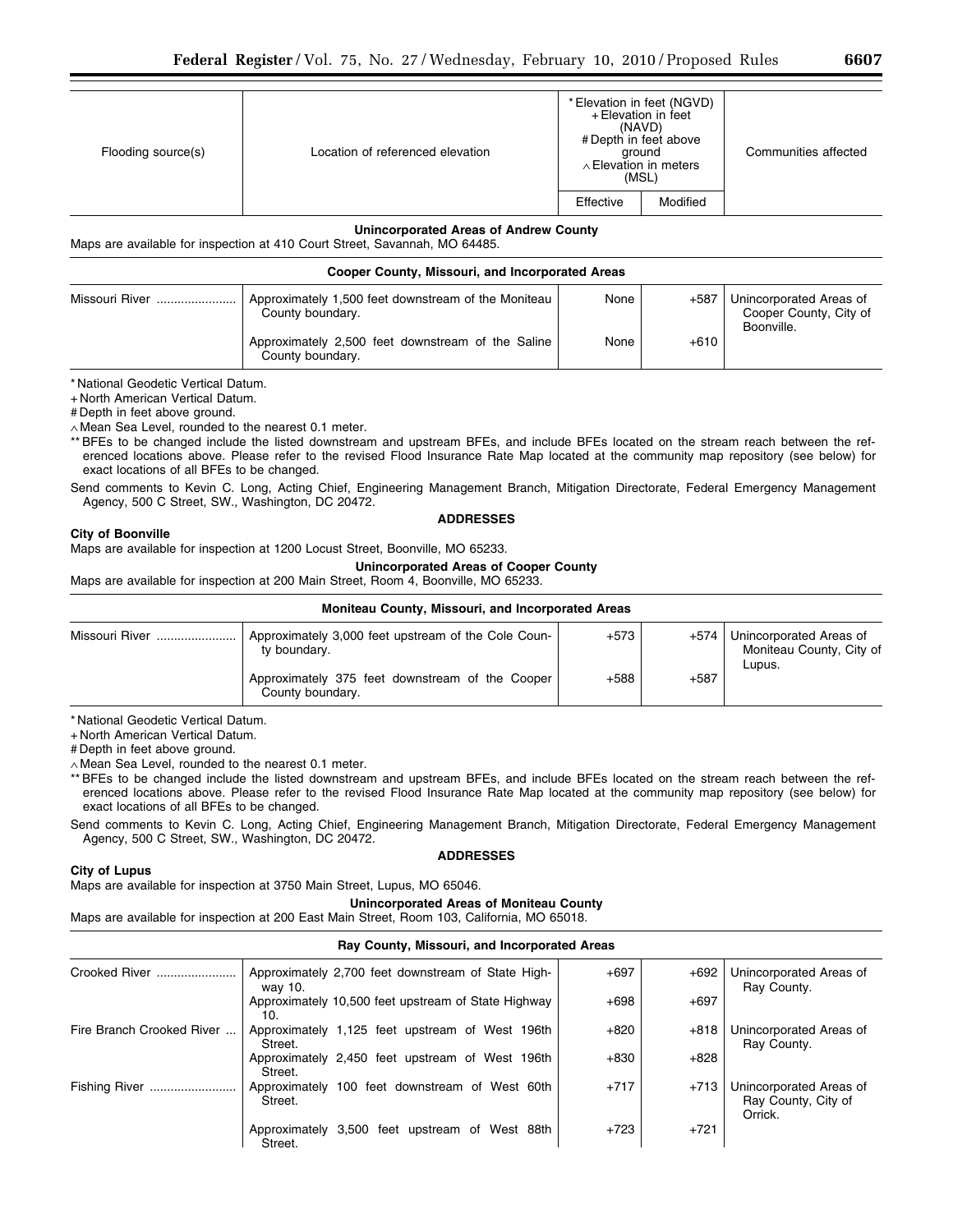| Flooding source(s)      | Location of referenced elevation                                               | + Elevation in feet<br>(NAVD)<br># Depth in feet above<br>ground<br>$\wedge$ Elevation in meters<br>(MSL) | * Elevation in feet (NGVD) | Communities affected                                                                            |
|-------------------------|--------------------------------------------------------------------------------|-----------------------------------------------------------------------------------------------------------|----------------------------|-------------------------------------------------------------------------------------------------|
|                         |                                                                                | Effective                                                                                                 | Modified                   |                                                                                                 |
| Keeney Creek            | Approximately 2,350 feet upstream of the confluence<br>with the Fishing River. | $+714$                                                                                                    | $+712$                     | Unincorporated Areas of<br>Ray County, City of<br>Orrick.                                       |
|                         | Approximately 3,000 feet upstream of West 73rd<br>Street.                      | $+739$                                                                                                    | $+740$                     |                                                                                                 |
| Missouri River          | Approximately 700 feet downstream of the Lafayette<br>County boundary.         | $+692$                                                                                                    | $+689$                     | City of Camden, City of<br>Hardin, City of Henrietta,<br>Unincorporated Areas of<br>Ray County. |
|                         |                                                                                | $+723$                                                                                                    | $+717$                     |                                                                                                 |
| Tributary B             | Approximately 7,500 feet upstream of Bollinger Road                            | $+784$                                                                                                    | $+786$                     | Unincorporated Areas of<br>Ray County.                                                          |
|                         | Approximately 10,000 feet downstream of State High-<br>way V.                  | $+787$                                                                                                    | $+789$                     |                                                                                                 |
| West Fork Crooked River | Approximately 1,000 feet downstream of State High-<br>way 13.                  | None                                                                                                      | $+729$                     | City of Richmond.                                                                               |
|                         | Approximately 400 feet upstream of State Highway 13                            | None                                                                                                      | +733                       |                                                                                                 |

+ North American Vertical Datum.

# Depth in feet above ground.

∧ Mean Sea Level, rounded to the nearest 0.1 meter.

\*\* BFEs to be changed include the listed downstream and upstream BFEs, and include BFEs located on the stream reach between the referenced locations above. Please refer to the revised Flood Insurance Rate Map located at the community map repository (see below) for exact locations of all BFEs to be changed.

Send comments to Kevin C. Long, Acting Chief, Engineering Management Branch, Mitigation Directorate, Federal Emergency Management Agency, 500 C Street, SW., Washington, DC 20472.

### **ADDRESSES**

### **City of Camden**

Maps are available for inspection at 105 Walnut Street, Camden, MO 64017.

**City of Hardin** 

Maps are available for inspection at 100 East Main Street, Hardin, MO 64035.

**City of Henrietta** 

Maps are available for inspection at 406 Main Street, Henrietta, MO 64036.

**City of Orrick** 

Maps are available for inspection at 107 Kirkham Street, Orrick, MO 64077.

### **City of Richmond**

Maps are available for inspection at 205 Summit Street, Richmond, MO 64085.

**Unincorporated Areas of Ray County** 

Maps are available for inspection at 100 West Main Street, Richmond, MO 64085.

### **Stutsman County, North Dakota, and Incorporated Areas**

| Spiritwood Lake ! | Approximately 124 feet upstream of 4713 Street SE | $+1.451$ |  | +1,448   City of Spiritwood Lake<br>City, Unincorporated<br>Areas of Stutsman<br>Countv. |  |  |
|-------------------|---------------------------------------------------|----------|--|------------------------------------------------------------------------------------------|--|--|

\* National Geodetic Vertical Datum.

+ North American Vertical Datum.

# Depth in feet above ground.

∧ Mean Sea Level, rounded to the nearest 0.1 meter.

\*\* BFEs to be changed include the listed downstream and upstream BFEs, and include BFEs located on the stream reach between the referenced locations above. Please refer to the revised Flood Insurance Rate Map located at the community map repository (see below) for exact locations of all BFEs to be changed.

Send comments to Kevin C. Long, Acting Chief, Engineering Management Branch, Mitigation Directorate, Federal Emergency Management Agency, 500 C Street, SW., Washington, DC 20472.

### **ADDRESSES**

# **City of Spiritwood Lake City**

Maps are available for inspection at P.O. Box 642, Spiritwood Lake, ND 58402.

**Unincorporated Areas of Stutsman County** 

Maps are available for inspection at 511 2nd Avenue Southeast, Jamestown, ND 58401.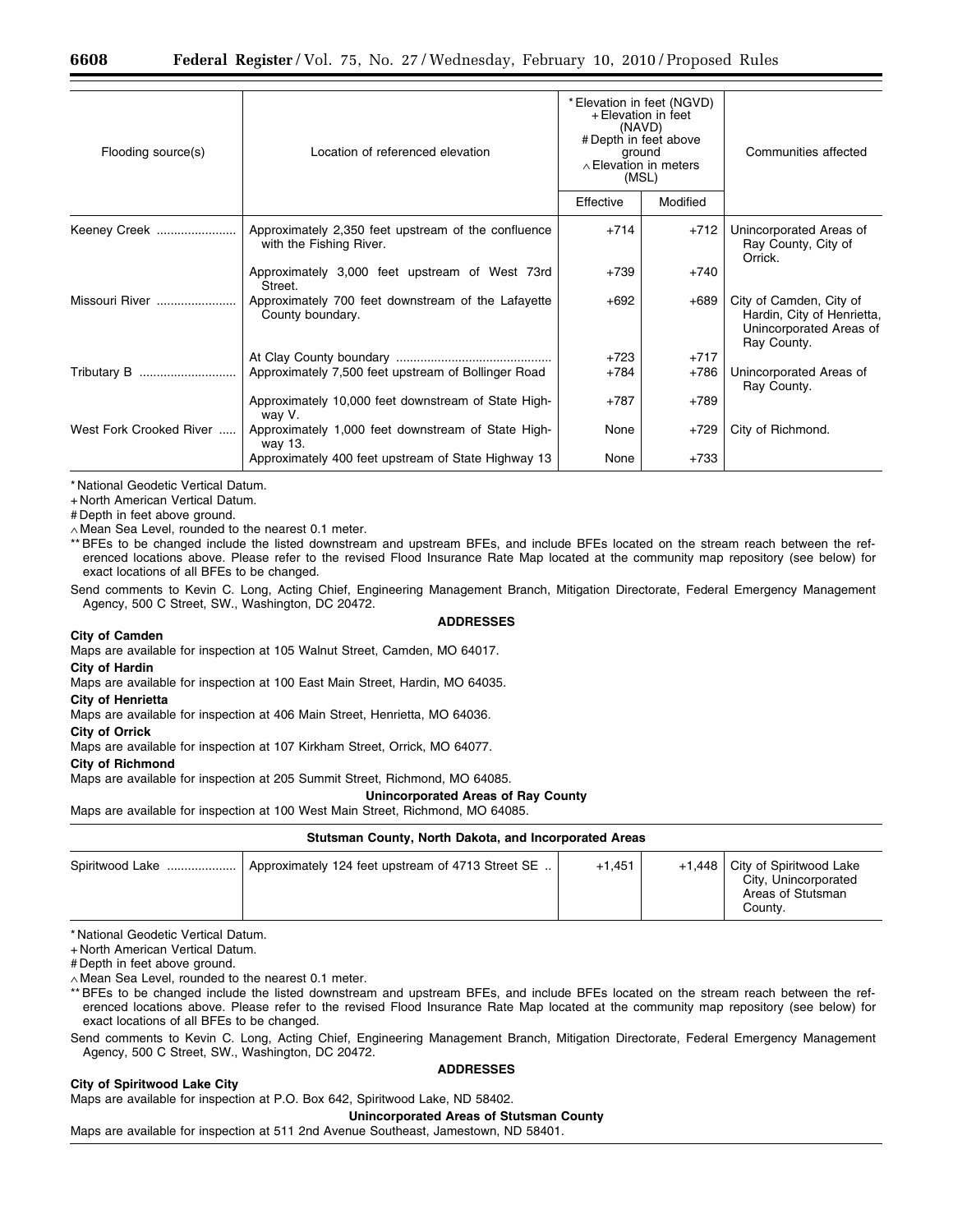| Flooding source(s)         | Location of referenced elevation                                                                                                                     | * Elevation in feet (NGVD)<br>+ Elevation in feet<br>(NAVD)<br># Depth in feet above<br>ground<br>$\land$ Elevation in meters<br>(MSL) |                      | Communities affected                                                                       |
|----------------------------|------------------------------------------------------------------------------------------------------------------------------------------------------|----------------------------------------------------------------------------------------------------------------------------------------|----------------------|--------------------------------------------------------------------------------------------|
|                            |                                                                                                                                                      | Effective                                                                                                                              | Modified             |                                                                                            |
|                            | Dawson County, Nebraska, and Incorporated Areas                                                                                                      |                                                                                                                                        |                      |                                                                                            |
| North Channel Platte River | Approximately 1.2 mile downstream of Cottonwood<br>Drive.                                                                                            | $+2,549$                                                                                                                               | $+2,548$             | City of Gothenburg.                                                                        |
| Platte River               | Approximately 0.6 mile downstream of Plum Creek<br>Parkway.                                                                                          | $+2,566$<br>$+2,380$                                                                                                                   | $+2,566$<br>$+2,381$ | City of Gothenburg, City of<br>Lexington, Unincor-<br>porated Areas of Daw-<br>son County. |
|                            | Approximately 2.2 miles upstream of Plum Creek<br>Parkway.                                                                                           | $+2,399$                                                                                                                               | $+2,398$             |                                                                                            |
|                            | Approximately 1.6 mile downstream of State Highway<br>47.                                                                                            | $+2,551$                                                                                                                               | $+2,550$             |                                                                                            |
|                            | Approximately 2.2 miles upstream of State Highway<br>47.                                                                                             | $+2,573$                                                                                                                               | $+2,572$             |                                                                                            |
| Spring Creek               | Between 0.5 mile north of Road 758 and 0.4 mile<br>south of Prospect Road and between Road 431<br>and Road 437.                                      | #1                                                                                                                                     | #0                   | City of Lexington, Unincor-<br>porated Areas of Daw-<br>son County.                        |
|                            | Between 0.5 mile north of Road 758 and 0.4 mile<br>south of Prospect Road and between Road 431<br>and Road 437.                                      | #2                                                                                                                                     | #0                   |                                                                                            |
|                            | Between 0.5 mile north of Road 758 and 0.4 mile<br>south of Prospect Road and between Road 431<br>and Road 437.                                      | None                                                                                                                                   | #1                   |                                                                                            |
|                            | Between 0.5 mile north of Road 758 and 0.4 mile<br>south of Prospect Road and between Road 431<br>and Road 437.                                      | #2                                                                                                                                     | #1                   |                                                                                            |
|                            | Between 0.5 mile north of Road 758 and 0.4 mile<br>south of Prospect Road and between Road 431<br>and Road 437.                                      | None                                                                                                                                   | #2                   |                                                                                            |
|                            | Between 0.5 mile north of Road 758 and 0.4 mile<br>south of Prospect Road and between Road 431<br>and Road 437.                                      | #1                                                                                                                                     | #2                   |                                                                                            |
|                            | Between 0.5 mile north of Road 758 and 0.4 mile<br>south of Prospect Road and between 0.4 mile east<br>of Road 431 and 500 feet west of Road 432.    | None                                                                                                                                   | #3                   |                                                                                            |
|                            | Between 600 feet north of West 17th Street and 300<br>feet south of West 17th Street and between North<br>Washington Street and North Monroe Street. | #1                                                                                                                                     | #3                   |                                                                                            |
|                            | Between 1,000 feet north of Road 755 and 250 feet<br>south of Road 755 and between Road 435 and<br>1,300 feet east of Road 435.                      | #2                                                                                                                                     | #3                   |                                                                                            |

+ North American Vertical Datum.

# Depth in feet above ground.

∧ Mean Sea Level, rounded to the nearest 0.1 meter.

\*\* BFEs to be changed include the listed downstream and upstream BFEs, and include BFEs located on the stream reach between the referenced locations above. Please refer to the revised Flood Insurance Rate Map located at the community map repository (see below) for exact locations of all BFEs to be changed.

Send comments to Kevin C. Long, Acting Chief, Engineering Management Branch, Mitigation Directorate, Federal Emergency Management Agency, 500 C Street, SW., Washington, DC 20472.

## **ADDRESSES**

**City of Gothenburg** 

Maps are available for inspection at 409 9th Street, Gothenburg, NE 69138. **City of Lexington** 

Maps are available for inspection at 406 East 7th Street, Lexington, NE 68850.

**Unincorporated Areas of Dawson County** 

Maps are available for inspection at 700 North Washington Street, Lexington, NE 68850.

## **Otoe County, Nebraska, and Incorporated Areas**

| Missouri River |                                                 | $+913$ | +914   | Unincorporated Areas of<br>Otoe County, City of Ne-<br>braska City. |
|----------------|-------------------------------------------------|--------|--------|---------------------------------------------------------------------|
|                | At State Highway 2/Burlington Northern Railroad | $+930$ | $+931$ |                                                                     |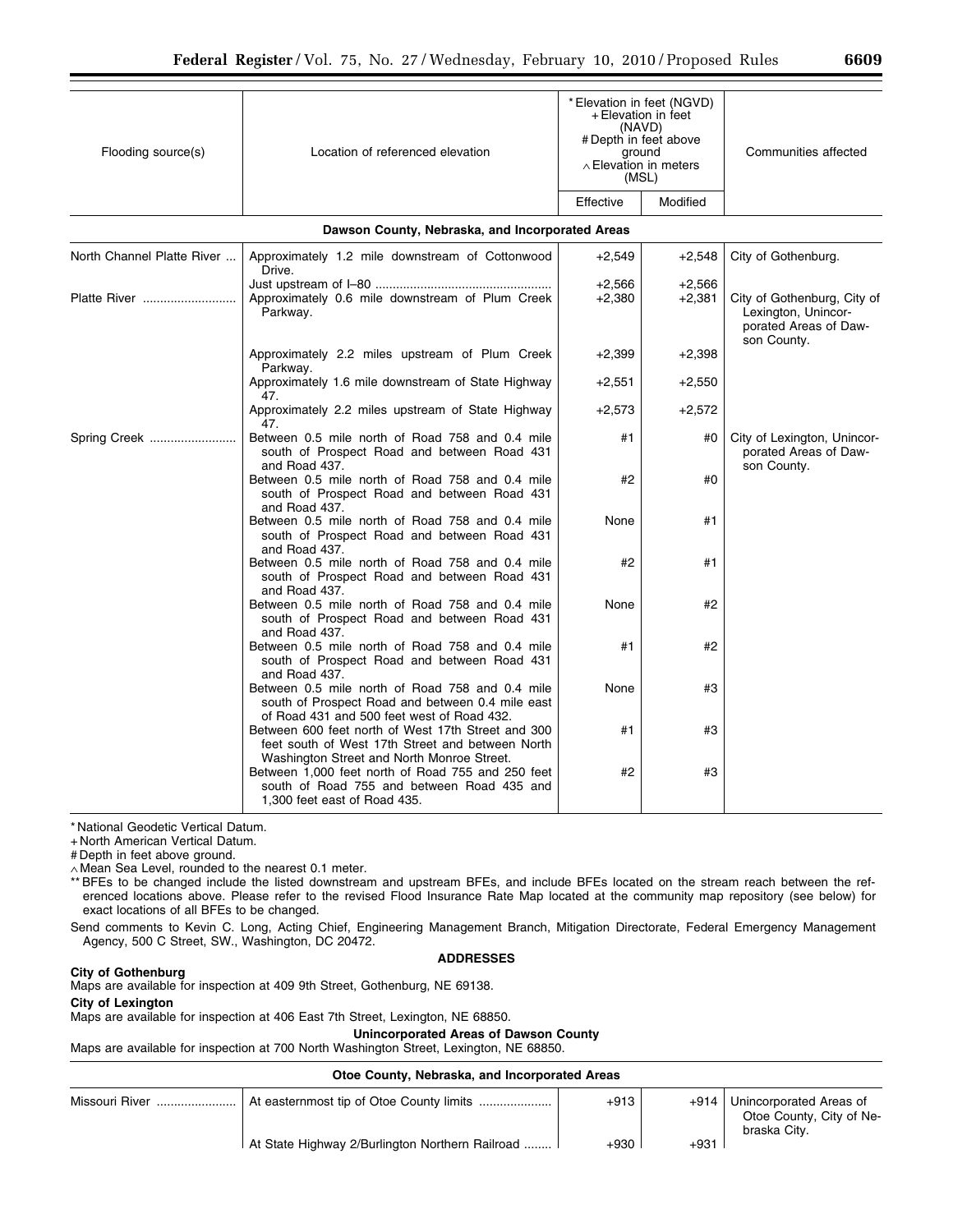| Flooding source(s) | Location of referenced elevation | * Elevation in feet (NGVD)<br>+ Elevation in feet<br>(NAVD)<br># Depth in feet above<br>ground<br>$\land$ Elevation in meters<br>(MSL) |          | Communities affected |  |
|--------------------|----------------------------------|----------------------------------------------------------------------------------------------------------------------------------------|----------|----------------------|--|
|                    |                                  | Effective                                                                                                                              | Modified |                      |  |
|                    |                                  | $+940$                                                                                                                                 | $+943$   |                      |  |

+ North American Vertical Datum.

# Depth in feet above ground.

∧ Mean Sea Level, rounded to the nearest 0.1 meter.

\*\* BFEs to be changed include the listed downstream and upstream BFEs, and include BFEs located on the stream reach between the referenced locations above. Please refer to the revised Flood Insurance Rate Map located at the community map repository (see below) for exact locations of all BFEs to be changed.

Send comments to Kevin C. Long, Acting Chief, Engineering Management Branch, Mitigation Directorate, Federal Emergency Management Agency, 500 C Street, SW., Washington, DC 20472.

### **City of Nebraska City**

### **ADDRESSES**

Maps are available for inspection at 1409 Central Avenue, Nebraska City, NE 68410.

**Unincorporated Areas of Otoe County** 

Maps are available for inspection at the County Courthouse, 1021 Central Avenue, Nebraska City, NE 68410.

#### **Sullivan County, New York (All Jurisdictions)**

| Beaver Kill                                     | Approximately 1.5 mile downstream of Old State<br>Route 17.                                        | None               | $+1,257$             | Town of Rockland.                                                                                                            |
|-------------------------------------------------|----------------------------------------------------------------------------------------------------|--------------------|----------------------|------------------------------------------------------------------------------------------------------------------------------|
| Callicoon Creek-East Branch<br>Callicoon Creek. | At the confluence with Willowemoc Creek<br>At the confluence with the Delaware River               | $+1,276$<br>$+756$ | $+1,274$<br>$+758$   | Town of Delaware, Village<br>of Jeffersonville.                                                                              |
|                                                 | Approximately 50 feet upstream of Jefferson Lake<br>Dam.                                           | $+1,068$           | $+1,066$             |                                                                                                                              |
| Cattail Brook                                   | At the confluence with Willowemoc Creek<br>Approximately 1,324 feet upstream of Shandelee<br>Road. | $+1,420$<br>None   | $+1,418$<br>$+1,522$ | Town of Rockland.                                                                                                            |
| Delaware River                                  |                                                                                                    | $+487$             | $+490$               | Town of Fremont. Town of<br>Cochecton, Town of<br>Delaware, Town of High-<br>land, Town of<br>Lumberland, Town of<br>Tusten. |
|                                                 |                                                                                                    | $+840$             | $+842$               |                                                                                                                              |
| Lake Jefferson                                  | Approximately 1,000 feet upstream of Lake Jefferson<br>Dam.                                        | None               | $+1,086$             | Town of Delaware, Town<br>of Bethel, Town of<br>Callicoon.                                                                   |
|                                                 | Approximately 0.9 mile upstream of Lake Jefferson<br>Dam.                                          | None               | $+1,086$             |                                                                                                                              |
| Middle Mongaup River                            | At the confluence with the Mongaup River                                                           | None               | $+1,143$             | Town of Bethel.                                                                                                              |
|                                                 | Approximately 1.3 mile upstream of Strong Road                                                     | None               | $+1,223$             |                                                                                                                              |
| Mongaup River (Swinging<br>Bridge Reservoir).   | Approximately 0.7 mile downstream of State Route<br>17B.                                           | None               | $+1,075$             | Town of Bethel.                                                                                                              |
|                                                 | Approximately 1.2 mile upstream of Coopers Corner<br>Road.                                         | None               | $+1,143$             |                                                                                                                              |
| Neversink River                                 | Approximately 1.5 mile upstream of State Highway 17                                                | None               | $+1.090$             | Town of Fallsburg.                                                                                                           |
|                                                 | Approximately 3.0 miles upstream of State Highway<br>17 <sub>1</sub>                               | None               | $+1,095$             |                                                                                                                              |
| Sprague Brook                                   | At the confluence with Willowemoc Creek                                                            | $+1,509$           | $+1,511$             | Town of Rockland.                                                                                                            |
|                                                 | Approximately 480 feet upstream of the confluence<br>with Willowemoc Creek.                        | $+1,510$           | $+1,511$             |                                                                                                                              |
| Stewart Brook                                   | At the confluence with Willowemoc Creek                                                            | $+1,289$           | $+1,288$             | Town of Rockland.                                                                                                            |
|                                                 | Approximately 1.6 mile upstream of Gulf Road                                                       | $+1,393$           | $+1,392$             |                                                                                                                              |
| Willowemoc Creek                                |                                                                                                    | $+1,277$           | $+1,274$             | Town of Rockland.                                                                                                            |
|                                                 | Approximately 135 feet downstream of Hunter Lake<br>Road.                                          | None               | $+1,647$             |                                                                                                                              |
|                                                 |                                                                                                    |                    |                      |                                                                                                                              |

\* National Geodetic Vertical Datum.

+ North American Vertical Datum.

# Depth in feet above ground.

∧ Mean Sea Level, rounded to the nearest 0.1 meter.

\*\* BFEs to be changed include the listed downstream and upstream BFEs, and include BFEs located on the stream reach between the referenced locations above. Please refer to the revised Flood Insurance Rate Map located at the community map repository (see below) for exact locations of all BFEs to be changed.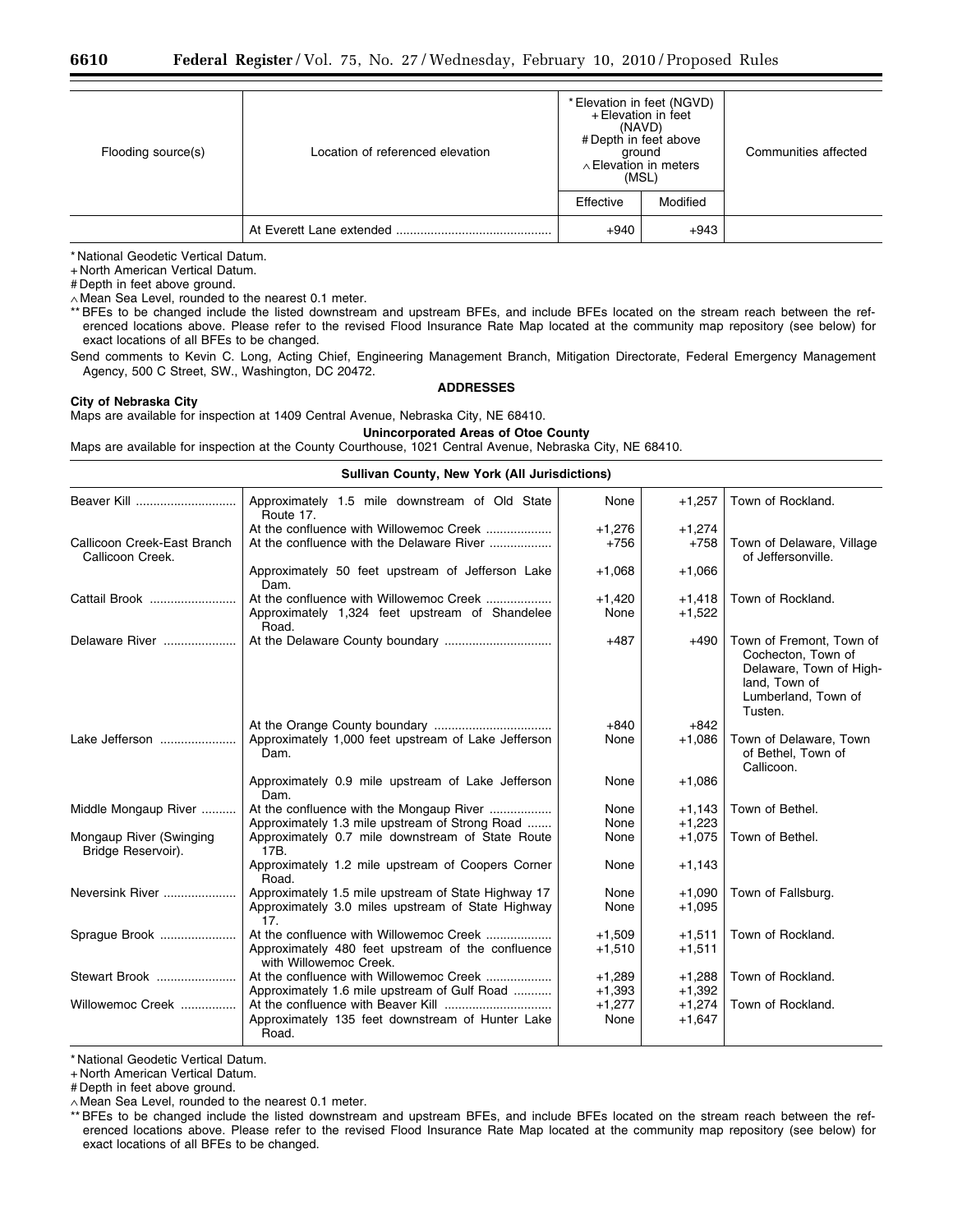| * Elevation in feet (NGVD)<br>+ Elevation in feet<br>(NAVD)<br># Depth in feet above                                             |  |
|----------------------------------------------------------------------------------------------------------------------------------|--|
| Location of referenced elevation<br>Communities affected<br>Flooding source(s)<br>around<br>$\land$ Elevation in meters<br>(MSL) |  |
| Modified<br>Effective                                                                                                            |  |

Send comments to Kevin C. Long, Acting Chief, Engineering Management Branch, Mitigation Directorate, Federal Emergency Management Agency, 500 C Street, SW., Washington, DC 20472.

### **ADDRESSES**

### **Town of Bethel**

Maps are available for inspection at the Town Hall, 3454 Route 55, Bethel, NY 12786.

### **Town of Callicoon**

Maps are available for inspection at the Callicoon Town Hall, 19 Legion Street, Jeffersonville, NY 12748.

#### **Town of Cochecton**

Maps are available for inspection at the Town Clerk's Office, 111 Bernas Road, Cochecton, NY 12726.

## **Town of Delaware**

Maps are available for inspection at the Delaware Town Hall, 104 Main Street, Hortonville, NY 12745.

### **Town of Fallsburg**

Maps are available for inspection at the Fallsburg Code Enforcement Office, 5250 Main Street, South Fallsburg, NY 12779.

### **Town of Fremont**

Maps are available for inspection at the Fremont Town Clerk's Office, 895 County Road 94, Hankins, NY 12741.

### **Town of Highland**

Maps are available for inspection at the Highland Town Hall, 4 Proctor Road, Eldred, NY 12732.

#### **Town of Lumberland**

Maps are available for inspection at the Lumberland Municipal Offices, 1054 Proctor Road, Glen Spey, NY 12737.

### **Town of Rockland**

Maps are available for inspection at the Rockland Town Hall, 95 Main Street, Livingston Manor, NY 12758.

### **Town of Tusten**

Maps are available for inspection at the Tusten Town Hall, 210 Bridge Street, Narrowsburg, NY 12764.

### **Village of Jeffersonville**

Maps are available for inspection at the Village Hall, 17 Center Street, Jeffersonville, NY 12748.

## **Richland County, Ohio, and Incorporated Areas**

|                          | None                 | $+1.062$                     | Unincorporated Areas of<br><b>Richland County.</b> |
|--------------------------|----------------------|------------------------------|----------------------------------------------------|
| Clear Fork Mohican River | None<br>None<br>None | $+1.068$<br>+1.161<br>+1.178 | Village of Lexington.                              |

\* National Geodetic Vertical Datum.

+ North American Vertical Datum.

# Depth in feet above ground.

∧ Mean Sea Level, rounded to the nearest 0.1 meter.

\*\* BFEs to be changed include the listed downstream and upstream BFEs, and include BFEs located on the stream reach between the referenced locations above. Please refer to the revised Flood Insurance Rate Map located at the community map repository (see below) for exact locations of all BFEs to be changed.

Send comments to Kevin C. Long, Acting Chief, Engineering Management Branch, Mitigation Directorate, Federal Emergency Management Agency, 500 C Street, SW., Washington, DC 20472.

## **ADDRESSES**

# **Unincorporated Areas of Richland County**

Maps are available for inspection at 1495 West Longview Avenue, Mansfield, OH 44906. **Village of Lexington** 

Maps are available for inspection at 44 Main Street, Lexington, OH 44904.

### **McCormick County, South Carolina, and Incorporated Areas**

| Clark Hill Reservoir/Lake<br>Thurmond. | None | $+339$ | Unincorporated Areas of<br>McCormick County,<br>Town of Parksville. |
|----------------------------------------|------|--------|---------------------------------------------------------------------|
|----------------------------------------|------|--------|---------------------------------------------------------------------|

\* National Geodetic Vertical Datum.

+ North American Vertical Datum.

# Depth in feet above ground.

∧ Mean Sea Level, rounded to the nearest 0.1 meter.

\*\* BFEs to be changed include the listed downstream and upstream BFEs, and include BFEs located on the stream reach between the referenced locations above. Please refer to the revised Flood Insurance Rate Map located at the community map repository (see below) for exact locations of all BFEs to be changed.

Send comments to Kevin C. Long, Acting Chief, Engineering Management Branch, Mitigation Directorate, Federal Emergency Management Agency, 500 C Street, SW., Washington, DC 20472.